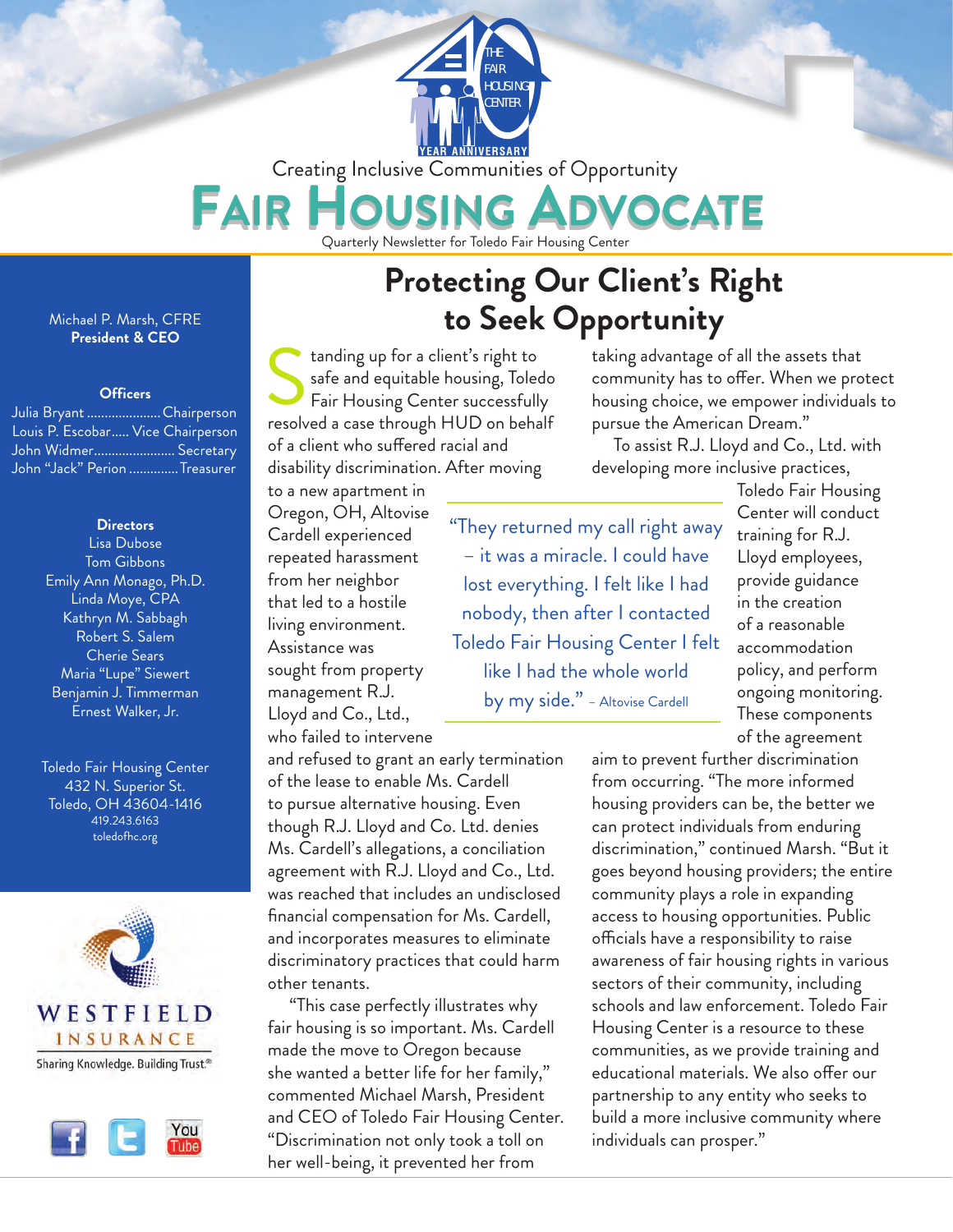# **Community Joins Effort to Expand Housing Opportunities**

oledo Fair Housing Center and the City of Toledo Department of Neighborhoods partnered to host the Fair Housing Implementation Council kickoff on September 25. Approximately 50 stakeholders from across the community attended, including representatives from local government, nonprofit, and the housing industry, oledo Fair Housing Center and<br>Housing Implementation Cou<br>community attended, including<br>as well as community members and

advocates. By forming a collaboration across key sectors, the Council aims to effectively address barriers to fair housing in our community and increase participation in the Fair Housing Action Plan.

Every five years, Toledo Fair Housing Center and the City of Toledo develop a Fair Housing Action Plan. This plan identifies impediment areas that may inhibit one's access to housing of their choice, and outlines action steps to address these barriers. Examples of such barriers include transportation, reentry after incarceration, homeless services, foreclosure, and public policies. "This is a comprehensive strategy to expand housing opportunities in the City of Toledo,"



Left to right: Staff Attorney/Senior Compliance Director Leah Mullen, City of Toledo Department of Neighborhoods Representative Bonita Bonds, TFHC President & CEO Michael Marsh, Client Kevin Tucker, and VP/COO/General Counsel Diana Patton

explained Michael Marsh, President and CEO of Toledo Fair Housing Center. "Our goal is to broaden this to a regional effort, and we invite other communities in our area to partner with us to develop ways to ensure equal access to housing and, therefore, access to opportunity."

One of the goals of the Council is to advocate for legislative changes necessary to provide protection for sourceof-income, currently not recognized as a protected class. While attempting to rent a house with his wife, Mr. Tucker encountered a landlord who had previously refused to rent to a tenant receiving housing assistance and who denied Mr. Tucker the opportunity to rent once she discovered he had previously lived in public housing. "We thought, this isn't right. We're trying to make a better life for ourselves," Mr. Tucker commented. Although an investigation was conducted, Toledo Fair Housing Center was unable to file a complaint because source-of-income is not a protected class. "It's important to recognize that many people have nontraditional means of income: social security, disability or military benefits, child support, or housing choice vouchers (public housing assistance). As long as a person can prove their ability to pay, it shouldn't matter where the money comes from, and they shouldn't be denied the right to housing," explained Marsh.

A regulation issued by HUD in July reminds communities of their responsibility to Affirmatively Further Fair Housing, or proactively take steps to promote diversity and integration. Beyond simply prohibiting discrimination, jurisdictions receiving federal funding are required to actively take steps to develop inclusive policies and overcome historic patterns of segregation. "This partnership represents the City of Toledo's commitment to expanding housing opportunities, and we are grateful for their support," said Marsh. "But in order to achieve broad impact, we need other communities to come to the table."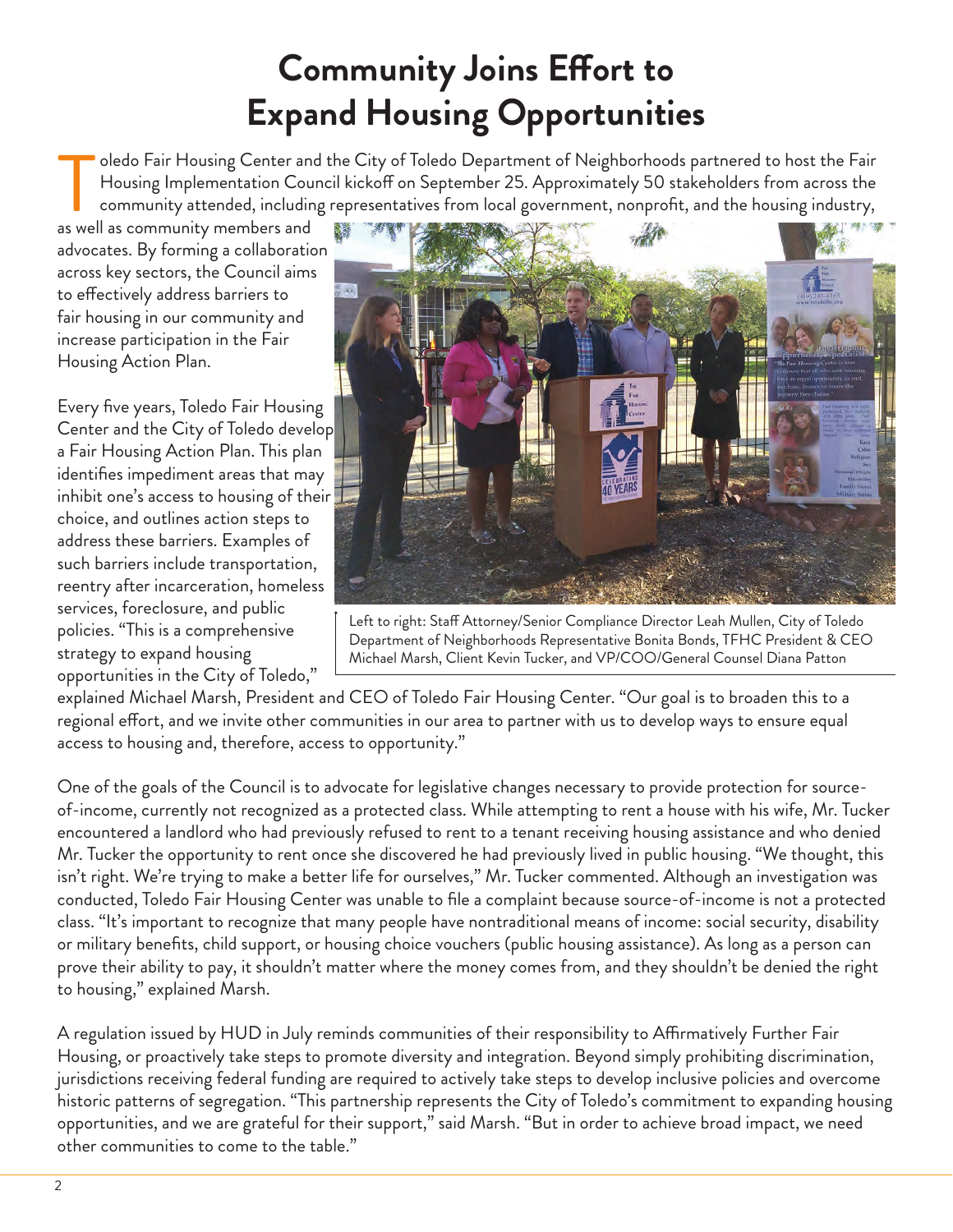# **Year of Accomplishments Highlighted at Annual Meeting**

oledo Fair Housing Center hosted their Annual Meeting on October 14 at United Way of Greater Toledo, which included a brief program recapping the year's activities and accomplishments.

Highlighting some of the year's events, Marsh continued, "To commemorate our 40th Anniversary, a documentary was produced in partnership with WGTE, and a civil rights march was organized to promote equality and dedicate a mural of Dr. Martin Luther King, Jr. We've been able to raise awareness of fair housing rights through education and outreach efforts, including providing training for more than 850 individuals and placing ads that resulted in 20.8 million impressions. Our enforcement activities have been essential to help eliminate unfair practices in T

the housing industry. These efforts provided direct assistance to more than 1,500 individuals throughout the year, while systemic investigations have uncovered discriminatory practices impacting large populations. Designed to stabilize neighborhoods struggling from the foreclosure crisis, our MLK Inclusive Communities Program provided nearly \$268,000 in funding to assist homeowners with mortgage payments, property taxes, homeowners' insurance, and lien eliminations. This program also featured partnerships with the Lucas County Land Bank and The Ability Center of Greater Toledo to provide 150 roof replacements and 50 home accessibility modifications. Our partnership with the City of Toledo has been instrumental in implementing a strategic plan to address barriers to fair housing across our community."

The event also included the election of board members, and Toledo Fair Housing Center is proud to welcome Cherie Sears of Chicago Title and Tom Gibbons from the Toledo-Lucas County Plan



Board Member Rob Salem, VP/COO/General Counsel Diana Patton, TFHC President & CEO Michael Marsh, Board President Julia Bryant and Vice Chairperson Louis Escobar

Commission as new board members beginning in 2016. In recognition of her commitment and leadership during 18 years of service on the board, Julia Bryant was presented with a plaque from Michael Marsh.



### **Thanking Community Leaders for Supporting the 40th Anniversary**

Toledo Fair Housing Center recognizes the importance of community leaders who played an instrumental role in supporting the agency during the 40th anniversary and encouraging participation in April's civil rights march. To honor and thank these individuals, framed posters were presented to key individuals, including Toledo Mayor Paula Hicks-Hudson.

Toledo Mayor Paula Hicks-Hudson and TFHC President & CEO Michael Marsh